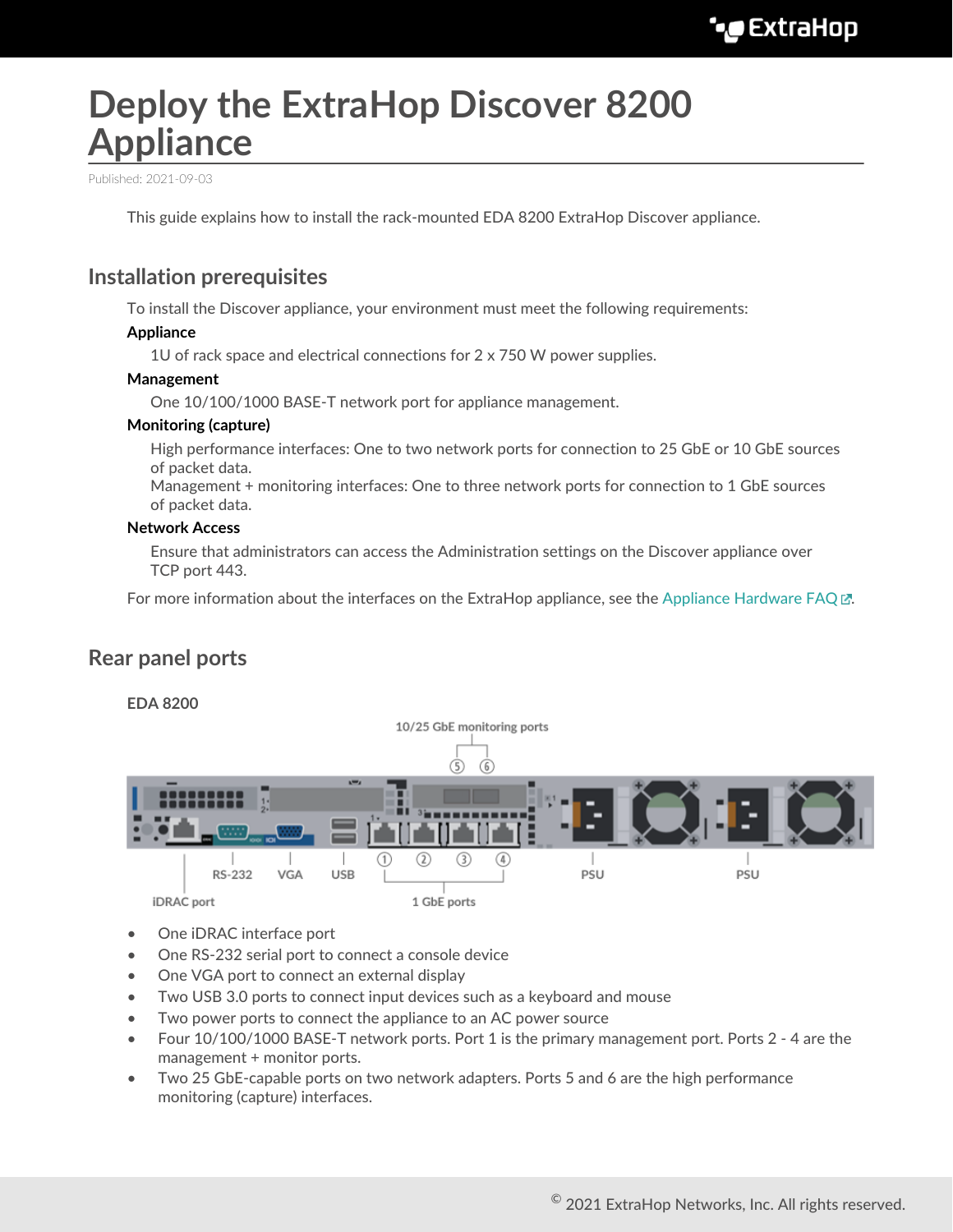### **Supported packet source connectivity**

The Discover 8200 can accept packets through monitoring ports 2 through 6. The ports can be connected according to the table below.

| Discover 8200<br><b>Appliance Connector</b>                                    | <b>Peer Connector for</b><br><b>Packet Source</b> | <b>Customer-Supplied</b><br>Cabling | <b>Supported Operating</b><br><b>Speeds</b> |
|--------------------------------------------------------------------------------|---------------------------------------------------|-------------------------------------|---------------------------------------------|
| <b>Transceiver-based Connectivity</b>                                          |                                                   |                                     |                                             |
| 25 GbE SFP28 SR<br>transceiver                                                 | 25 GbE SFP28 SR<br>transceiver                    | Multi-mode fiber                    | 25 Gbps, 10 Gbps                            |
|                                                                                |                                                   | LC connectors                       |                                             |
|                                                                                | 10 GbE SFP+ SR<br>transceiver                     | Multi-mode fiber                    | 10 Gbps                                     |
|                                                                                |                                                   | LC connectors                       |                                             |
| <b>Direct Attach Connectivity</b>                                              |                                                   |                                     |                                             |
| Customer-supplied SFP28 DAC cable, such as the Mellanox MCP2M00-Axxx<br>series |                                                   |                                     | 25 Gpbs                                     |
| Customer-supplied RJ45 Ethernet cable                                          |                                                   |                                     | 1 Gbps                                      |

### **Traffic distribution guidelines**

- Packets from the same flow should be received on the same interface, or on interfaces of the same network interface card (NIC).
- The ingest on each NIC should not exceed 75% of the rated analysis throughput for the appliance to ensure that traffic is balanced across system resources.
- If your data feed does not require both interfaces on the NIC, disable the unconfigured interfaces in the Administration settings. For example, configure the EDA 10200 with a single interface to ingest 50 Gbps on each NIC port. Disable the extraneous ports on each NIC. This configuration optimizes performance for 100 Gbps.
- A single high-performance ERSPAN target is expected to process 20 to 30 Gbps. On larger appliances, distribute ERSPAN traffic to more interfaces to scale traffic ingest.

### **Set up the appliance**

1. Rack mount the Discover appliance.

Install the Discover appliance in your data center with the included rack-mounting kit. The mounting kit supports most four-post racks with either round or square holes.

Orient the hardware to ensure proper airflow. The cold air intake is through the front of the appliance.

2. Connect port 1 to your management network.

The EDA 8200 appliance has four 10/100/1000 BASE-T network ports. With a network patch cable, connect the management port on the Discover appliance to your management network. Port 1 is the default management port on the EDA 8200.

3. Connect the monitoring port.

With the appropriate network cable, connect a monitoring port on the Discover appliance to a network tap or mirror port on the switch.



**Note:** The link lights on the monitoring interface ports do not illuminate until you register the appliance with your product key.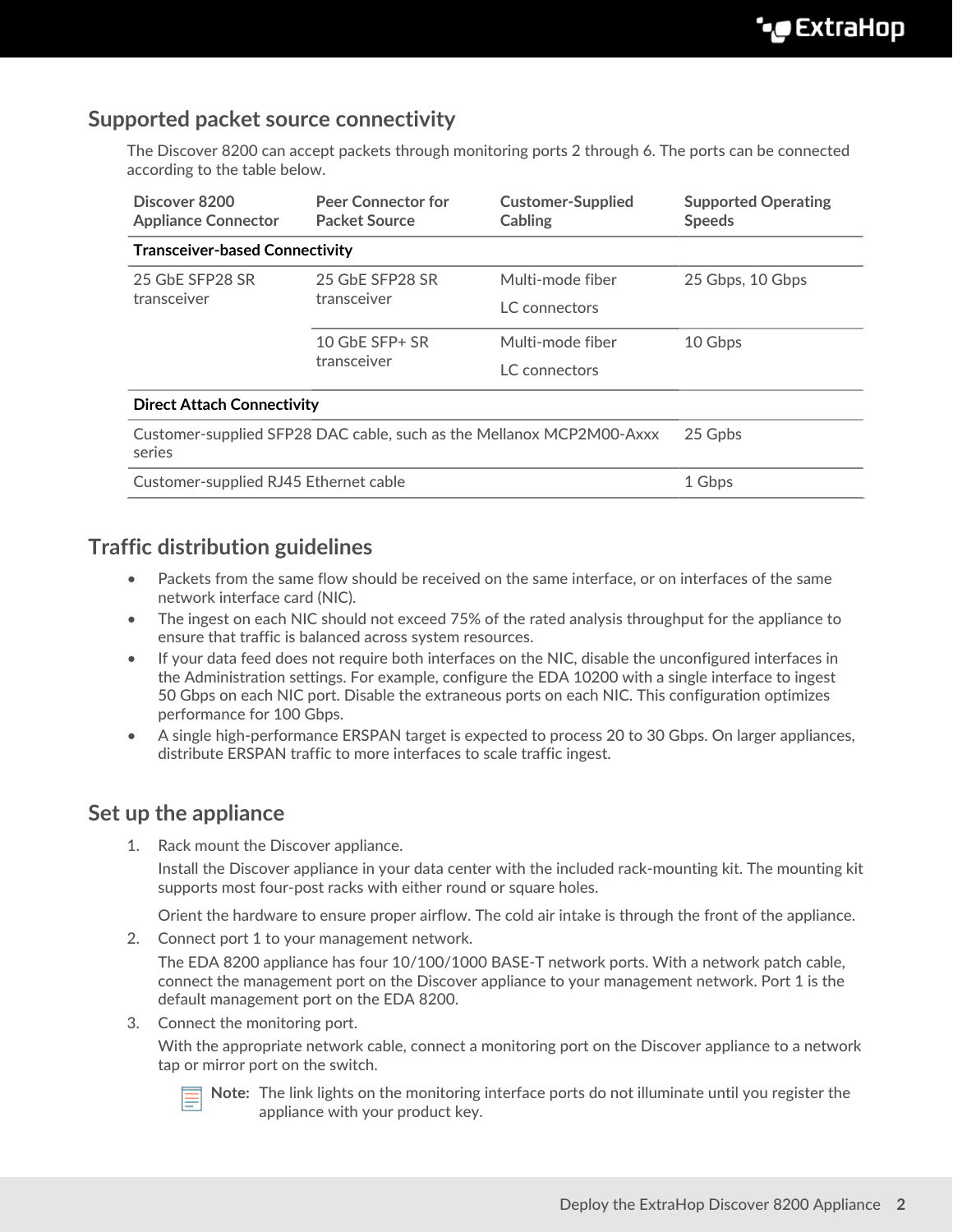4. Optional: Connect the iDRAC port.

To enable remote management of the Discover appliance, connect your management network to the iDRAC port with a network patch cable.

5. Install the front bezel.

You must install the front bezel if you want to configure the appliance through the LCD display.

Insert the USB connector on the right side of the bezel into the USB port on the front of the appliance. Press and hold the release button on the left end of the bezel and push the bezel flush with the appliance until it snaps into place.

6. Connect the power cords.

Connect the two supplied power cords to the power supplies on the back of the appliance, and then plug the cords into a power outlet. If the appliance does not power on automatically, press the power

button  $\bigcup$  on the front-right of the appliance.

### **Configure the management IP address**

DHCP is enabled by default on the ExtraHop system. When you power on the system, interface 1 attempts to acquire an IP address through DHCP. If successful, the IP address appears on the home screen of the LCD.

If your network does not support DHCP, you can configure a static IP address through the LCD menu on the front panel or through the command-line interface (CLI).

**Important:** For deployments that include a Discover appliance that is connected to a Command appliance, we strongly recommend [configuring a unique hostname](https://docs.extrahop.com/8.2/eta-admin-ui-guide/#connectivity)  $\mathbb{E}$ . If the IP address on the sensor is changed, the Command appliance can re-establish connection easily to the sensor by hostname.

#### **Configure a static IP address through the LCD**

Complete the following steps to manually configure an IP address through the front bezel LCD controls.

- 1. Make sure that the default management interface is connected to the network and the link status is active.
- 2. Press the select button (#) to begin.
- 3. Press the down arrow button to select Network, and then press the select button.
- 4. Press the down arrow to DHCP and then press the select button.
- 5. Press the down arrow to select  $N_{\rm O}$ , and then press the select button to disable DHCP.
- 6. Press the down arrow to select Set static IP, and then press the select button.
- 7. Press the left or right arrows to select the first digit to change, and then press the up or down arrows to change the digit to the desired number. Repeat this step for each digit you need to change. After you configure the desired IP address, press the select button.
- 8. On the Network mask screen, press the left or right arrows to select the first digit to change, and then press the up or down arrows to change the digit to the desired number. Repeat this step for each digit you need to change. After you configure the desired network mask, press the select button.
- 9. On the Default gateway screen, press the left or right arrows to select the first digit to change, and then press the up or down arrows to change the digit to the desired number. Repeat this step for each digit you need to change. After you configure the desired default gateway, press the select button.
- 10. Confirm your modified network settings on the Settings saved screen, and then press any button to return to the Network Menu.
- 11. Press the down arrow and scroll to Set DNS servers, and then press the select button.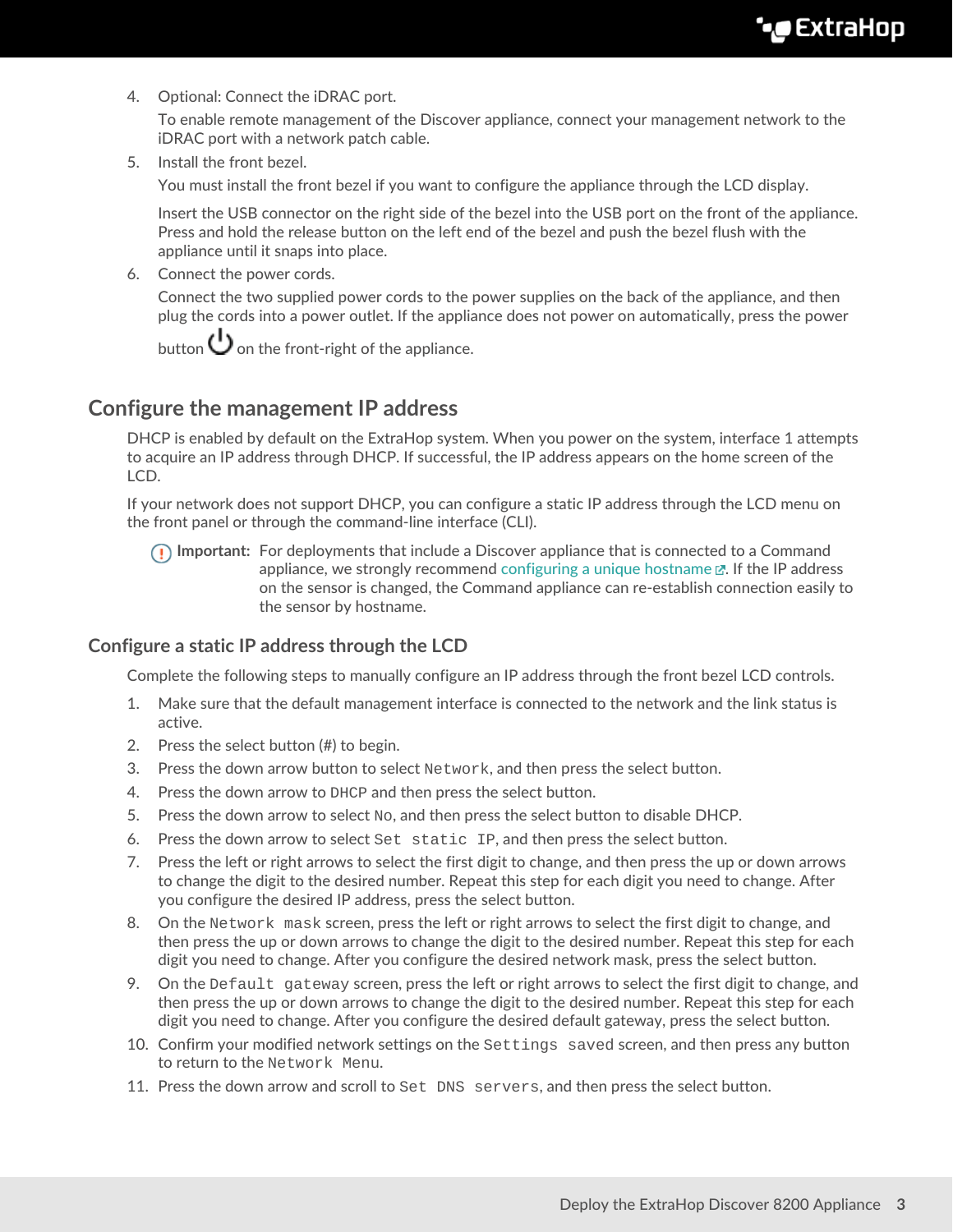- 12. Press the left or right arrows on the DNS1 screen to select the first digit to change, and then press the up or down arrows to change the digit to the desired number. Repeat this step for each digit you need to change, and then press the select button to continue to the DNS2 screen.
- 13. Configure a second DNS server.
- 14. Confirm the DNS settings on the Settings saved screen, and then press any button to return to the Network Menu.
- 15. Press the down arrow twice until  $\leftarrow$  Back appears, and then press the select button.
- 16. Press the down arrow twice to select iDRAC. Configure the iDRAC DHCP, IP, mask, gateway, and DNS in the same manner as the IP address.
- 17. Press the X button to return to the main menu.

#### **Configure an IP address through the CLI**

You can access the CLI by connecting a USB keyboard and SVGA monitor to the appliance or through an RS-232 serial cable and a terminal-emulator program. The terminal emulator must be set to 115200 bps with 8 data bits, no parity, 1 stop bit (8N1), and hardware flow control should be disabled.

- 1. Establish a connection to the ExtraHop system.
- 2. At the login prompt, type shell and then press ENTER.
- 3. At the password prompt, type the system serial number and then press ENTER. The serial number is printed on a label on the back of the appliance. The serial number can also be found on the LCD display on the front of the appliance in the Info section.
- 4. Enable privileged commands:

enable

- 5. At the password prompt, type the serial number, and then press ENTER.
- 6. Enter configuration mode:

configure

7. Enter the interface configuration mode:

interface

8. Run the ip command and specify the IP address and DNS settings in the following format: ip ipaddr <ip\_address> <netmask> <gateway> <dns\_server> For example:

ip ipaddr 10.10.2.14 255.255.0.0 10.10.1.253 10.10.1.254

9. Leave the interface configuration section:

exit

10. Save the running config file:

running\_config save

11. Type  $y$  and then press ENTER.

### **Configure the Discover appliance**

After you configure an IP address for the Discover appliance, open a web browser and navigate to the ExtraHop system through the configured IP address. Accept the license agreement and then log in with the